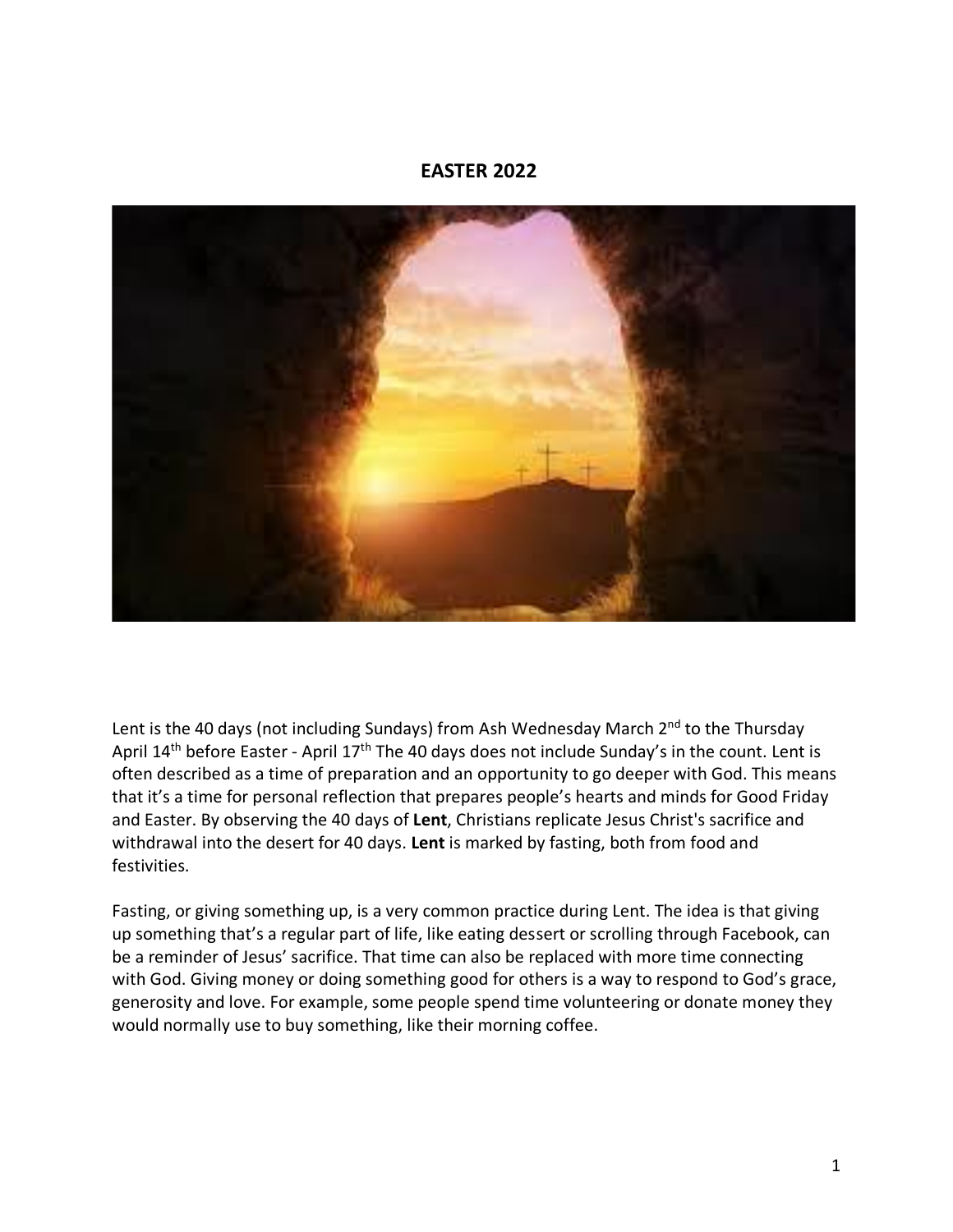#### **Lenten Challenge 2022 40 for 40 (March 2nd - April 14th )**

We want to extend a few challenges for you that will span the full Lent Season, from Wednesday, March 2<sup>nd</sup> through to Thursday April 14<sup>th</sup>.

It is a time of reflection and of asking for forgiveness, and when Christians prepare to celebrate Jesus's resurrection at the feast of Easter, which comes at the very end of Lent.

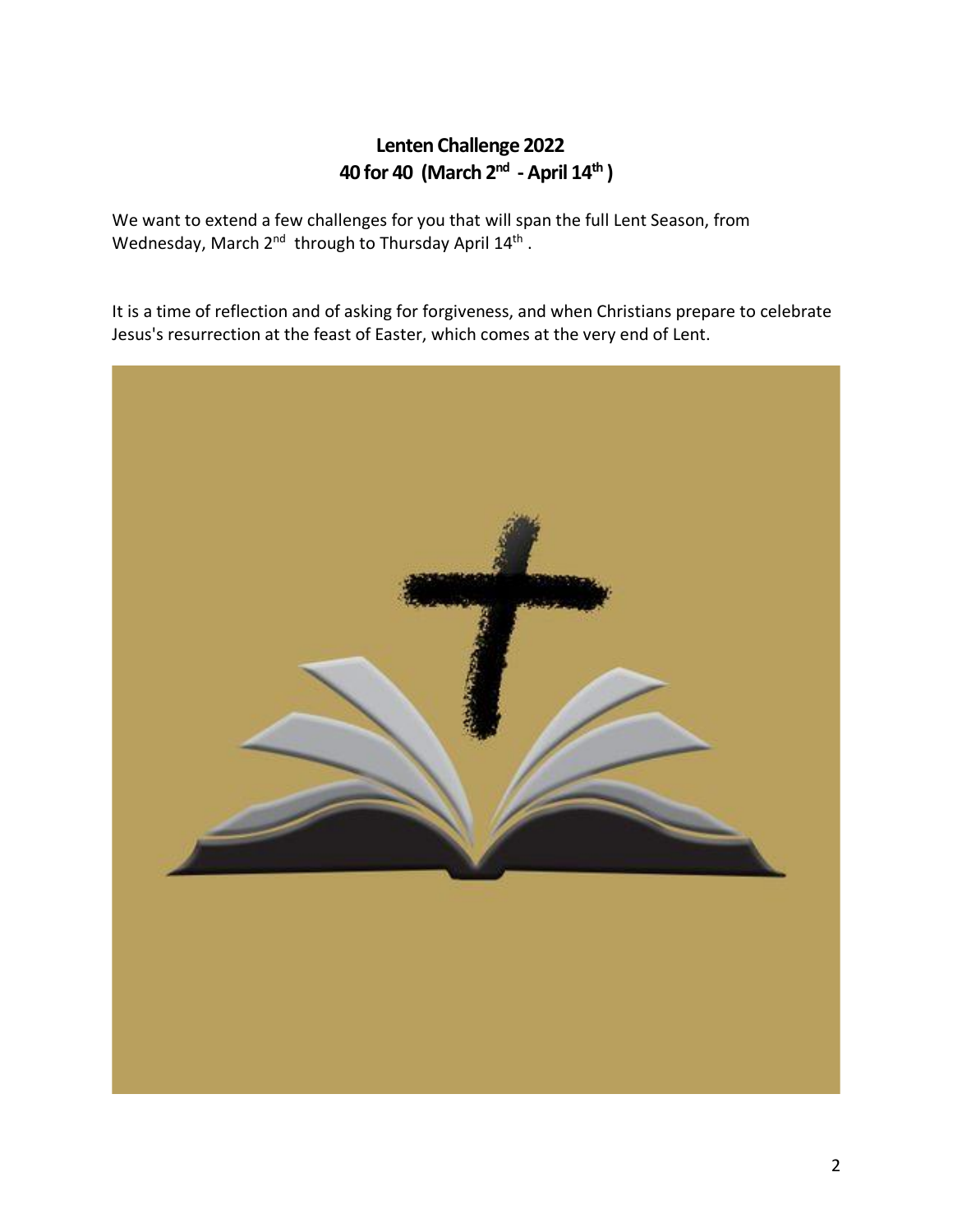

# **Get rid of 40 things for 40 days**

This challenge is to give up or get rid of something on each day of Lent you do not need. This is like a Spiritual Spring-cleaning. Think of purging yourself of the junk you have accumulated. It may need to go in the trash or be given to a charity (or even a neighbor). Enjoy the freedom that comes with minimizing each day.

Now onto **Week-Specific Challenges** for Lent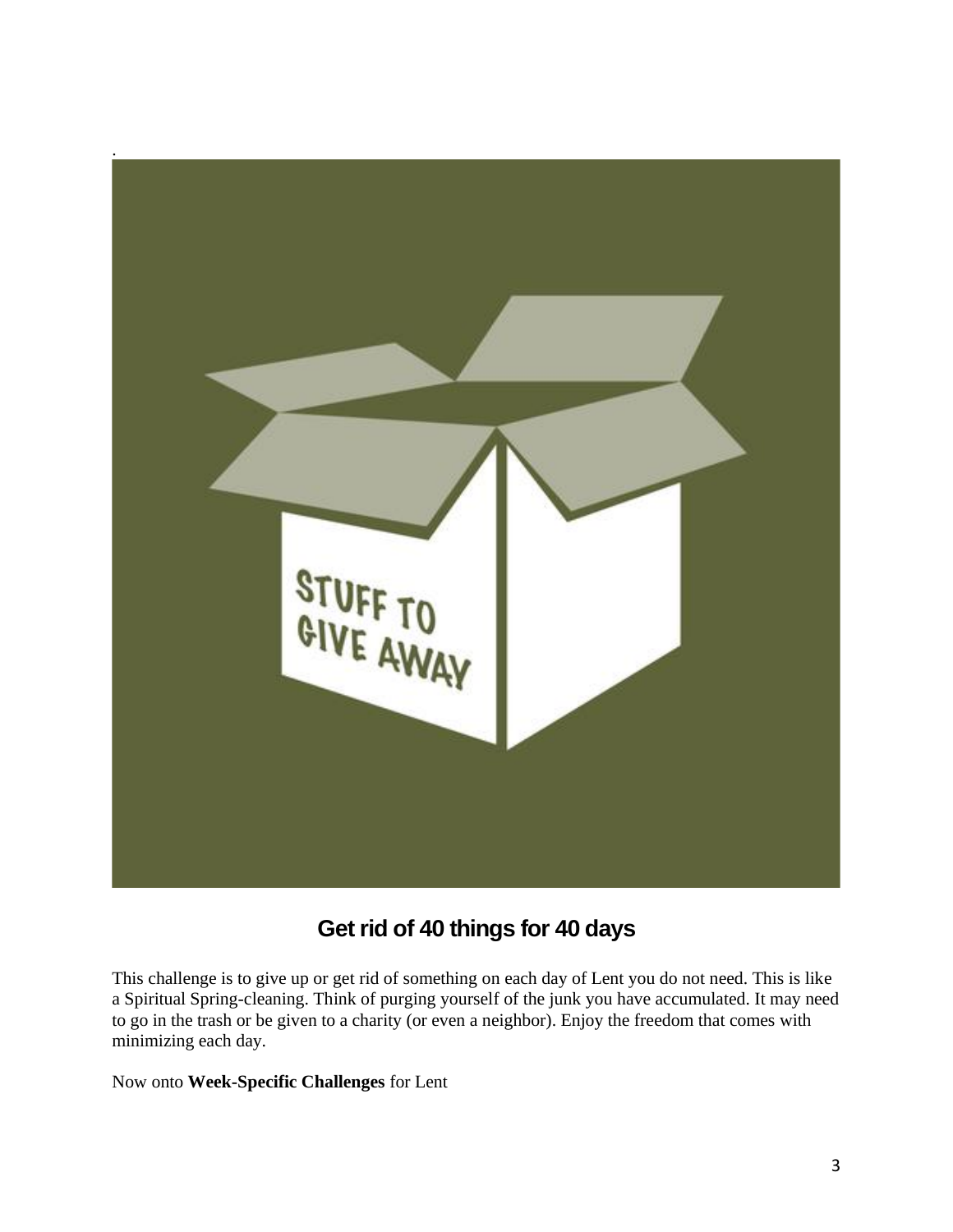Here are some ideas for you to consider for each week during the season of Lent.



# **March 2nd - March 5th**

# **Stop the Binge**

Binge-watching, binge-eating, binge-reading, binge-everything has consumed so many of us during 2020/2021. Some have binged TV shows. Others have consumed by the news or chocolate or whatever.

Whatever you have been binging on, give it up for four days to kick-off Lent 2022. After the four days, ask yourself this question: Would life be better without the binge? If so, you can develop a new healthy habit of moderation in all things.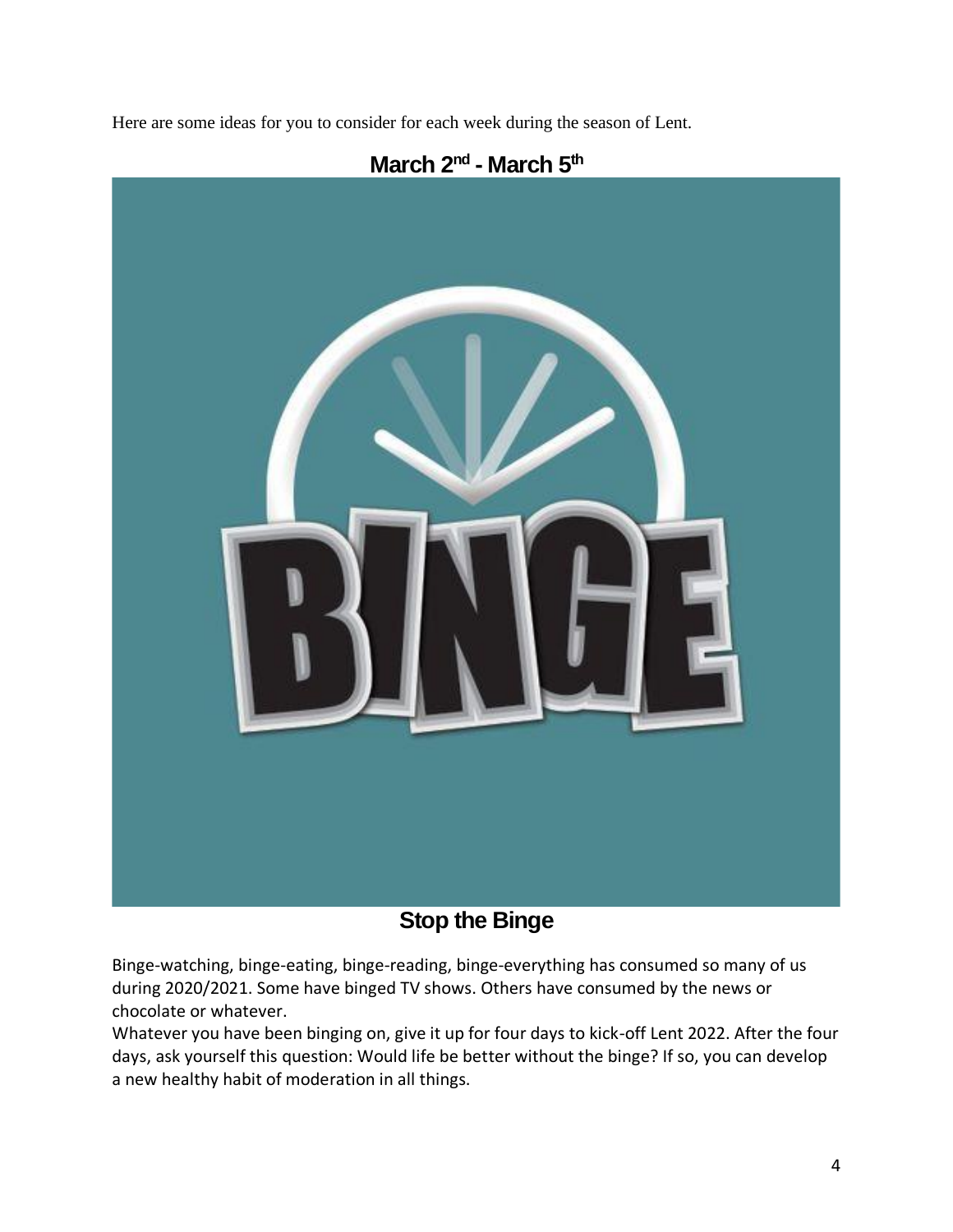



#### **After 8:00 PM**

Our bodies are not designed to eat around the clock. For this challenge, simply give up any eating after 8:00 p.m. You may discover this simple practice lightens your load, increases the quality of sleep, and helps you wake up with a healthier energy level. As always, if you have medical conditions, please consult your doctor or continue the best medical advice. For the rest of us, giving up the late evening snacks will be a very good thing. Let your late-night food this week be food for your soul after 8:00 p.m. instead of those cookies.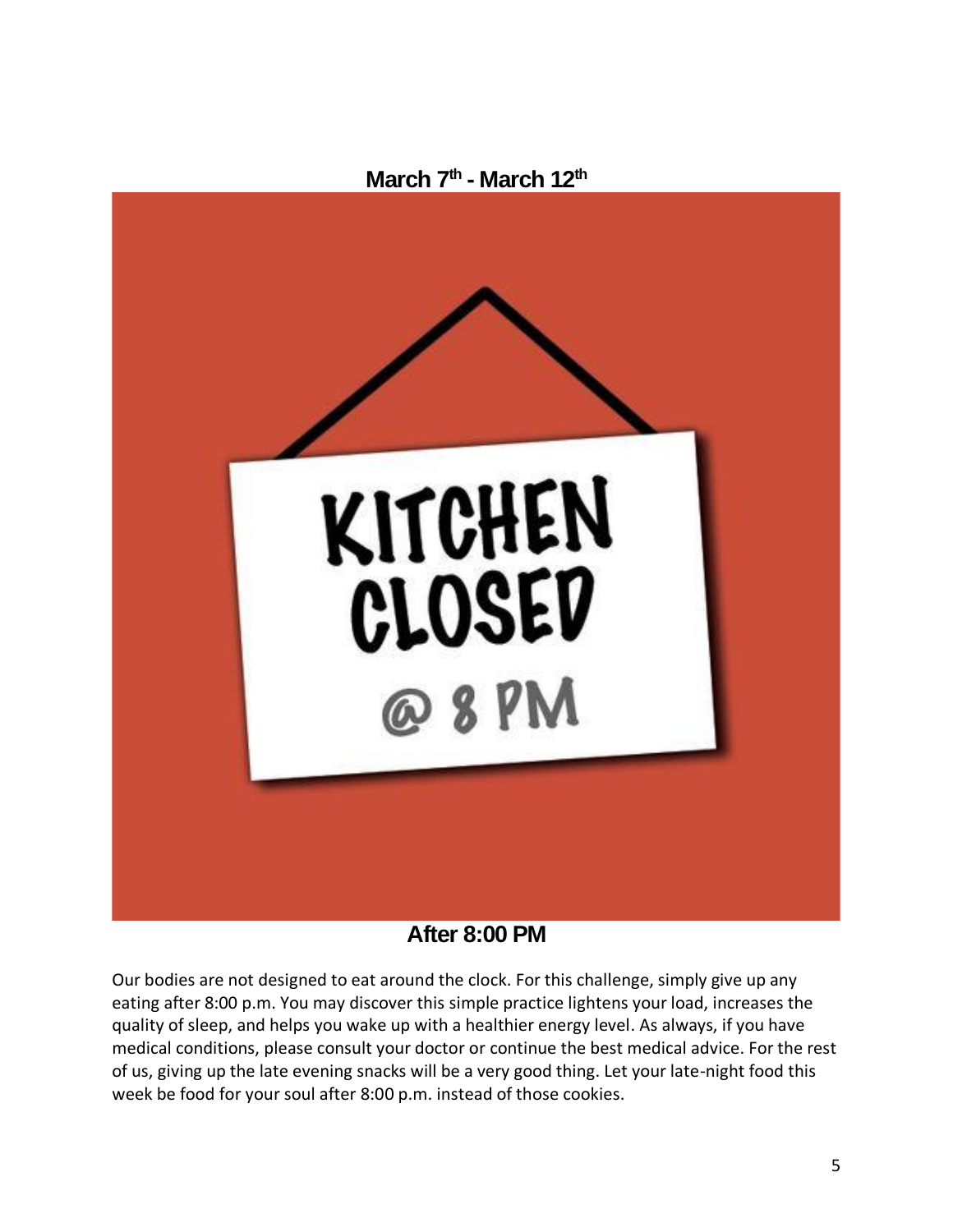### **March 14th - March 19th**



#### **Creature Comforts**

Creature comforts are very personally determined. Webster Dictionary defines creature comforts this way: "*something that gives bodily comfort".* It might be a daily Starbucks or that regular pizza delivery. During this week's challenge, identify one personalized creature-comfort and sacrifice it for the week. In its place, seek spiritual comfort in Christ.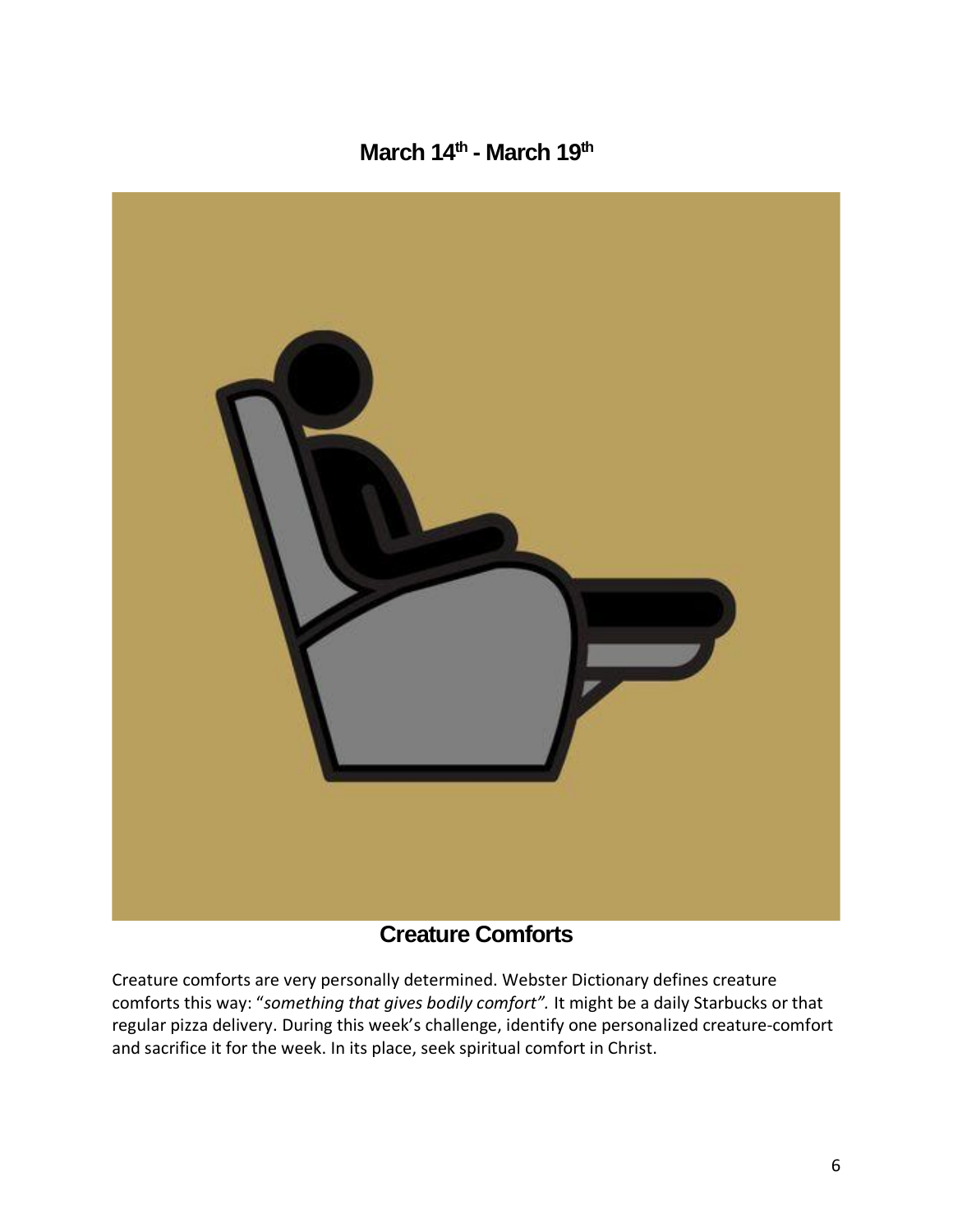

**Ditch your Device**

Possibly the most straightforward and difficult Lenten Challenge is this one: After dinner, no devices consuming your time. Actually, *be* with the people in the room *while* you are in the room with people. It will be good for all. One exception for this challenge: If you are using your device to connect meaningfully with people, that is commendable. We want to challenge you to consider "connection" as more than Facebook, Instagram, etc. Use your device for an actual conversation. Use some of your newly found time to invest in a conversation with God. A dear friend of ours has a rule in their home - no devises of any type after a certain hour - that is parents and kids - everyone!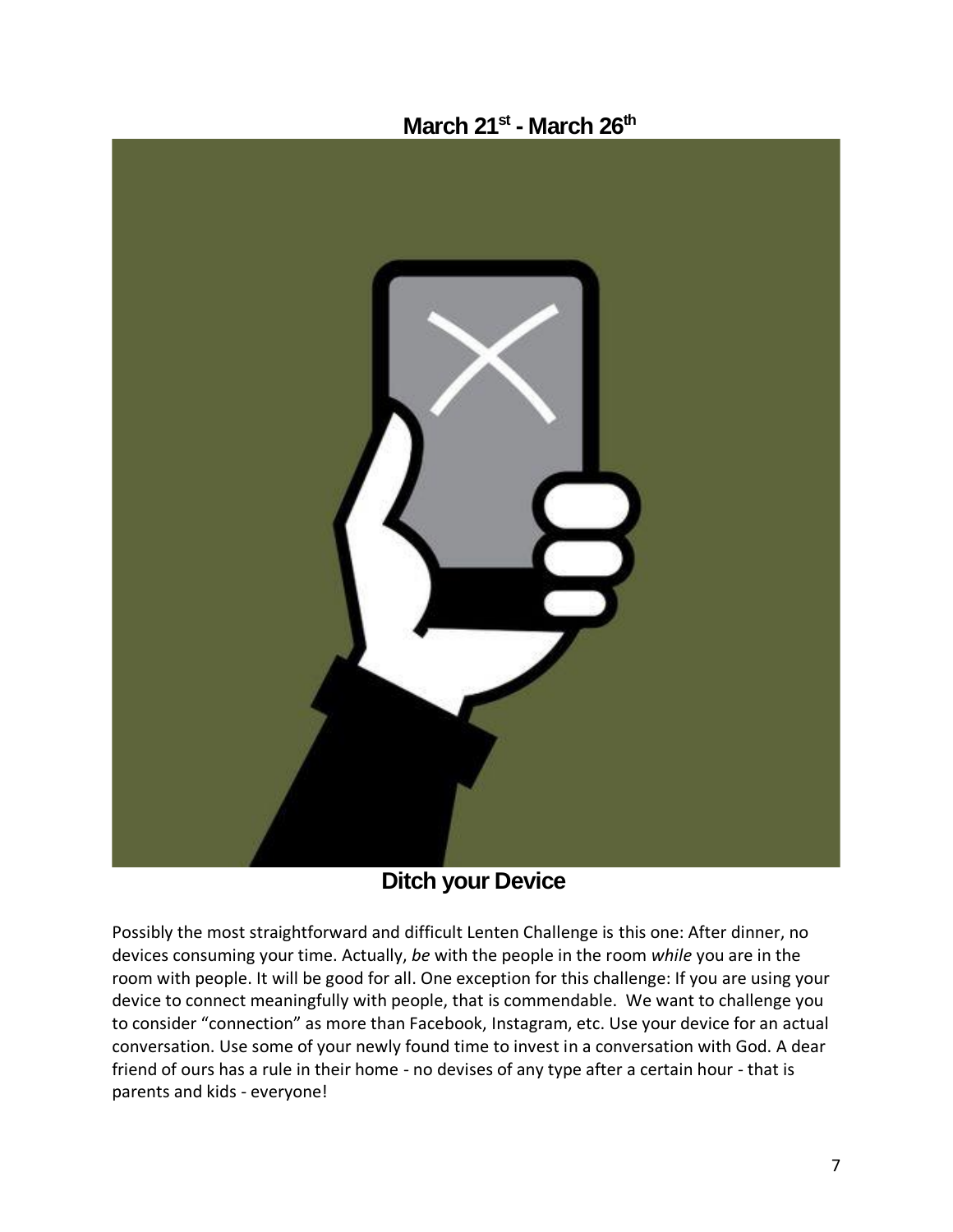**March 28th - April 2nd**



# **Trade Watching for Walking**

Watching shows and movies on our devices and televisions has skyrocketed. In 2007, Netflix had 7.5 million subscribers. Today there are more than 209 million. Viewing went up virtually everywhere. News organizations and network shows set all time viewing records. Folks we are watching too much, too often. Our challenge to you is this: Trade watching for walking. Get outside and walk. Wave at your neighbors. Give yourself and dog some exercise.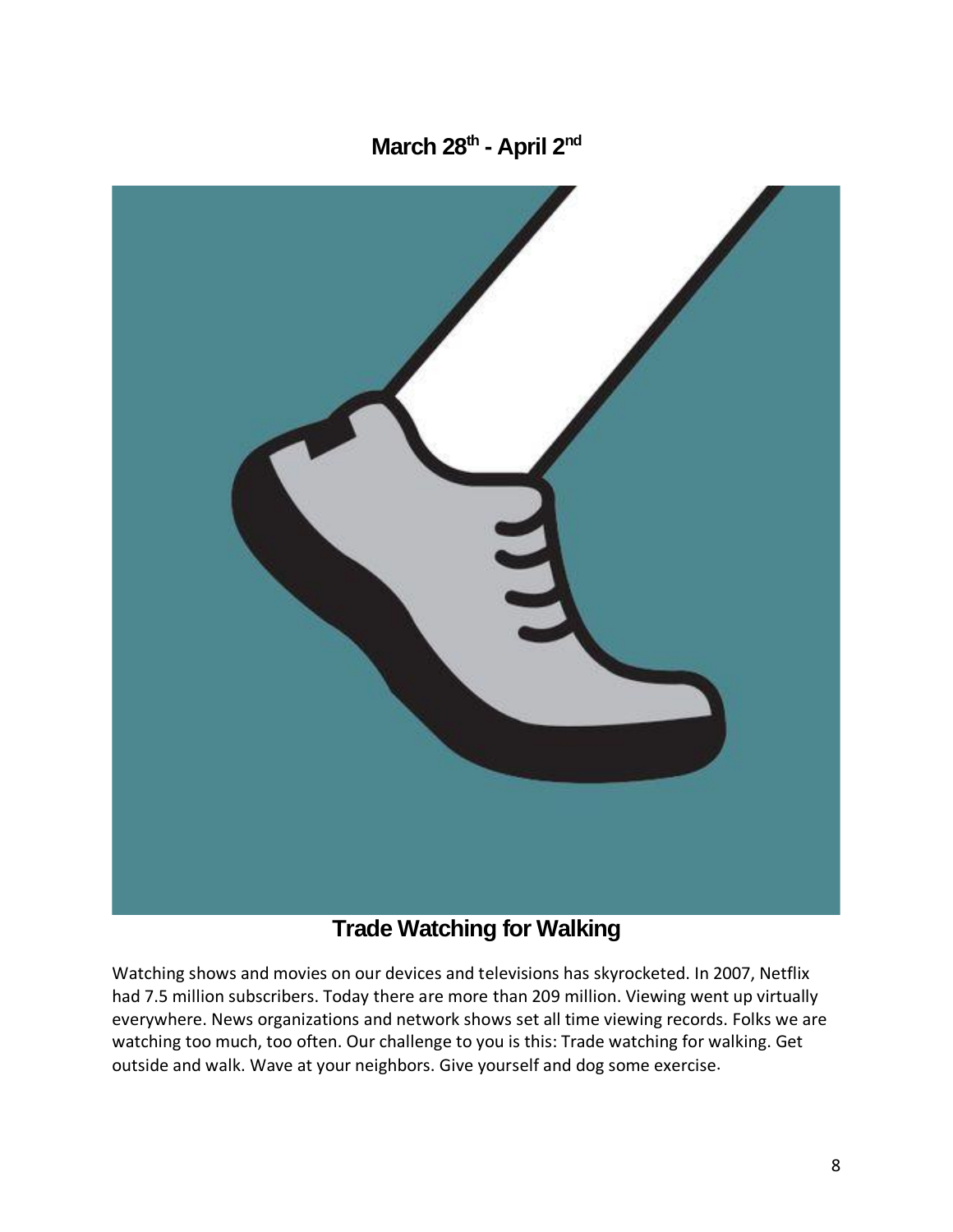# **April 4th - April 9th**



#### **Victimization**

Everyone has lost something or worse still - someone in 2020/202. It may have been a simple freedom, a political hope, a loved one, a celebration, a family gathering...we all experienced loss. As people lost, many view themselves as victims. Victims of disease. Victims of regulatory guidelines. Victims of...you fill in the blank. Too many of us have forgotten the power of "being grateful" for everything that the Lord has already done for us. So, this week, let's change our focus and when you wake up immediately begin to thank the Lord for life and who He is to you - then think about your family and friends - your church and thank